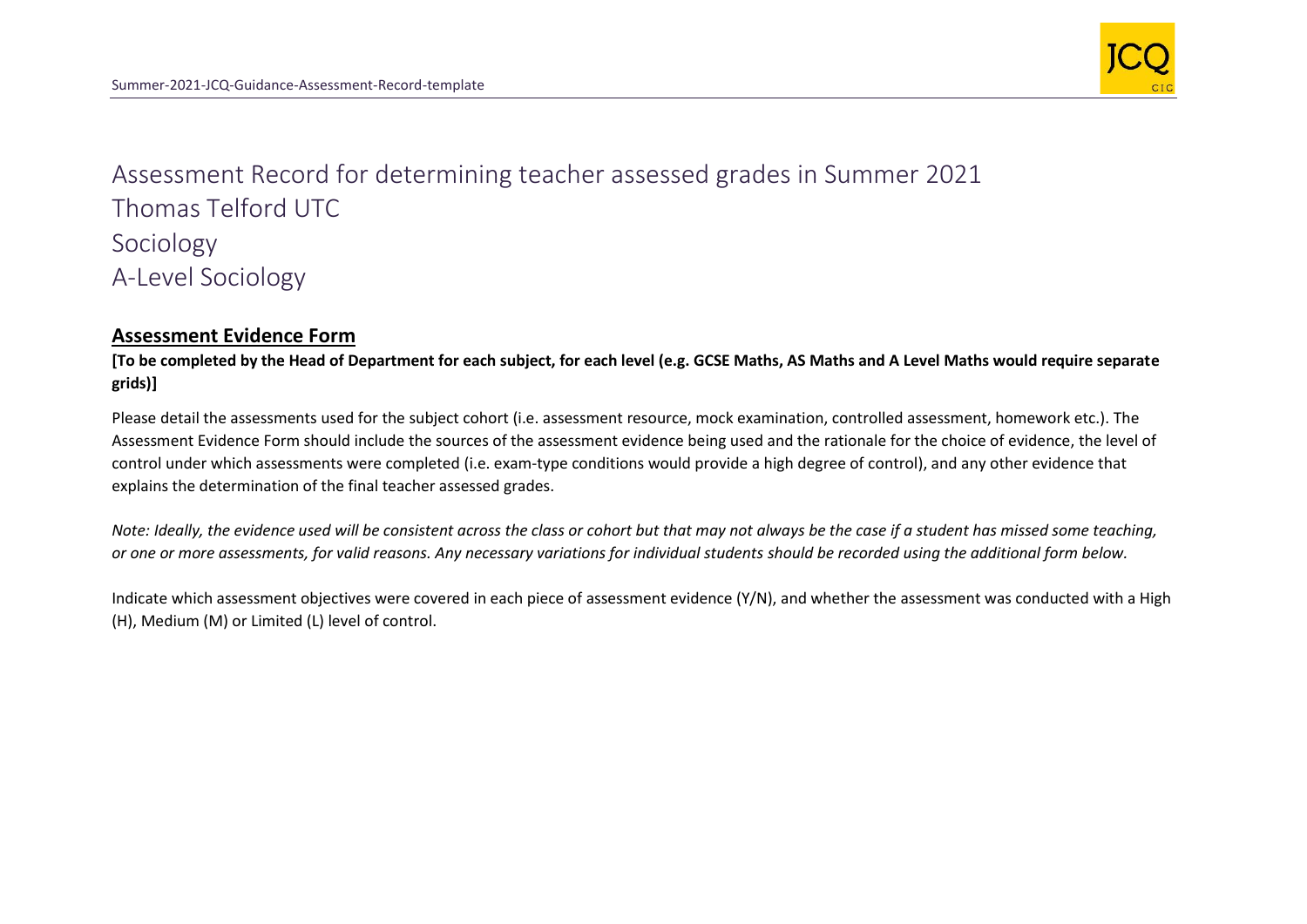

|                                                                                     | Type of Assessment                                           | Unit 1: Education |                 |     | Unit 2: Families and<br><b>Beliefs</b> |                 |     | Unit 3: Crime |                 |     | Level of Control<br>H, M, L |
|-------------------------------------------------------------------------------------|--------------------------------------------------------------|-------------------|-----------------|-----|----------------------------------------|-----------------|-----|---------------|-----------------|-----|-----------------------------|
|                                                                                     |                                                              | AO1               | AO <sub>2</sub> | AO3 | AO1                                    | AO <sub>2</sub> | AO3 | AO1           | AO <sub>2</sub> | AO3 |                             |
| 1. Paper 1 Mock:<br>October 2020                                                    | Mock exam under mock<br>exam conditions                      | Y                 | y               | y   |                                        |                 |     |               |                 |     | $\overline{H}$              |
| 2. Paper 2 Exam<br>question on Birth<br>rates (10 marks):<br>December 2020          | Classwork                                                    |                   |                 |     | Y                                      | Y               |     |               |                 |     | M                           |
| 3. Paper 2 Exam<br>question on Death<br>rates (10 marks):<br>December 2020          | Classwork                                                    |                   |                 |     | Y                                      | Y               |     |               |                 |     | M                           |
| 4. Paper 1 Mock:<br>December 2020                                                   | Mock exam under mock<br>exam conditions                      | y                 | y               | Y   |                                        |                 |     |               |                 |     | H                           |
| 5. Paper 3 exam<br>question on Crime<br>prevention (30<br>marks): February<br>2021  | Completed at home during<br>lockdown. Moderated              |                   |                 |     |                                        |                 |     | Y             | Y               | y   | L                           |
| 6. Paper 3 Mock:<br>April 2021                                                      | Timed assessment under<br>mock exam conditions.<br>Moderated |                   |                 |     |                                        |                 |     | y             | Y               | Y   | H                           |
| 7. Paper 2 Exam<br>question on the UK<br>as child-centred (20<br>marks): May 2021   | Classwork                                                    |                   |                 |     | Y                                      | Y               | Y   |               |                 |     | $\boldsymbol{M}$            |
| 8. Paper 2 Exam<br>question on<br>Ethnicity and<br>religion (20 marks):<br>May 2021 | Classwork                                                    |                   |                 |     | Y                                      | y               | Y   |               |                 |     | $\mathsf{M}$                |